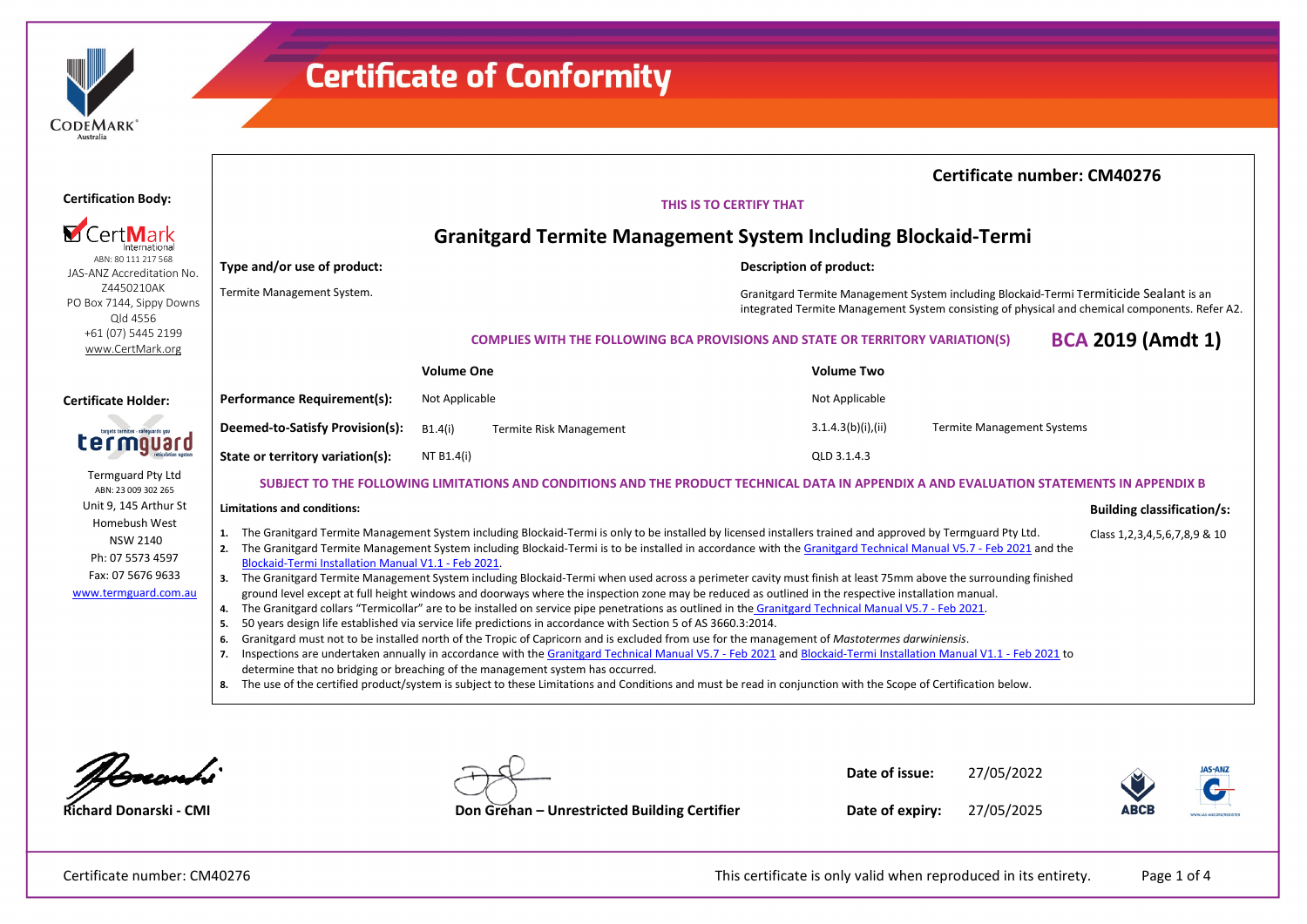

Scope of certification: The CodeMark Scheme is a building product certification scheme. The rules of the Scheme are available at the ABCB website www.abcb.gov.au. This Certificate of Conformity is to confirm that the relevant requirements of the Building Code of Australia (BCA) as claimed against have been met. The responsibility for the product performance and its fitness for the intended use remain with the Certificate Holder. The certification is not transferrable to a manufacturer not listed on Appendix A of this certificate.

The NCC defines a Performance Solution as one that complies with the Performance Requirements by means other than a Deemed-to-Satisfy Solution. A Building Solution that relies on a CodeMark Certificate of Conformity that certifies a product against the Performance Requirements cannot be considered as Deemed-to-Satisfy Solution.

This Certificate of Conformity may only relate to a part of a Performance Solution. In these circumstances other evidence of suitability is needed to demonstrate that the relevant Performance Requirements have been met. The relevant provisions of the Governing Requirements in Part A of the NCC will also need to be satisfied.

This Certificate of Conformity is issued based on the evidence of compliance as detailed herein. Any deviation from the specifications contained in this Certificate of Conformity is outside of this document's scope and the installation of the certified product will not be covered by this Certificate of Conformity.

**Disclaimer:** The Scheme Owner, Scheme Administrator and Scheme Accreditation Body do not make any representations, warranties or guarantees, and accept no legal liability whatsoever arising from or connected to, the accuracy, reliability, currency or completeness of any material contained within this certificate; and the Scheme Owner, Scheme Administrator and Scheme Accreditation Body disclaim to the extent permitted by law, all liability (including negligence) for claims of losses, expenses, damages and costs arising as a result of the use of the product(s) referred to in this certificate.

When using the CodeMark logo in relation to or on the product/system, the Certificate Holder makes a declaration of compliance with the Scope of Certification and confirms that the product is identical to the product certified herein. In issuing this Certificate of Conformity, CertMark International has relied on the experience and expertise of external bodies (laboratories and technical experts).

Nothing in this document should be construed as a warranty or guarantee by CMI, and the only applicable warranties will be those provided by the Certificate Holder.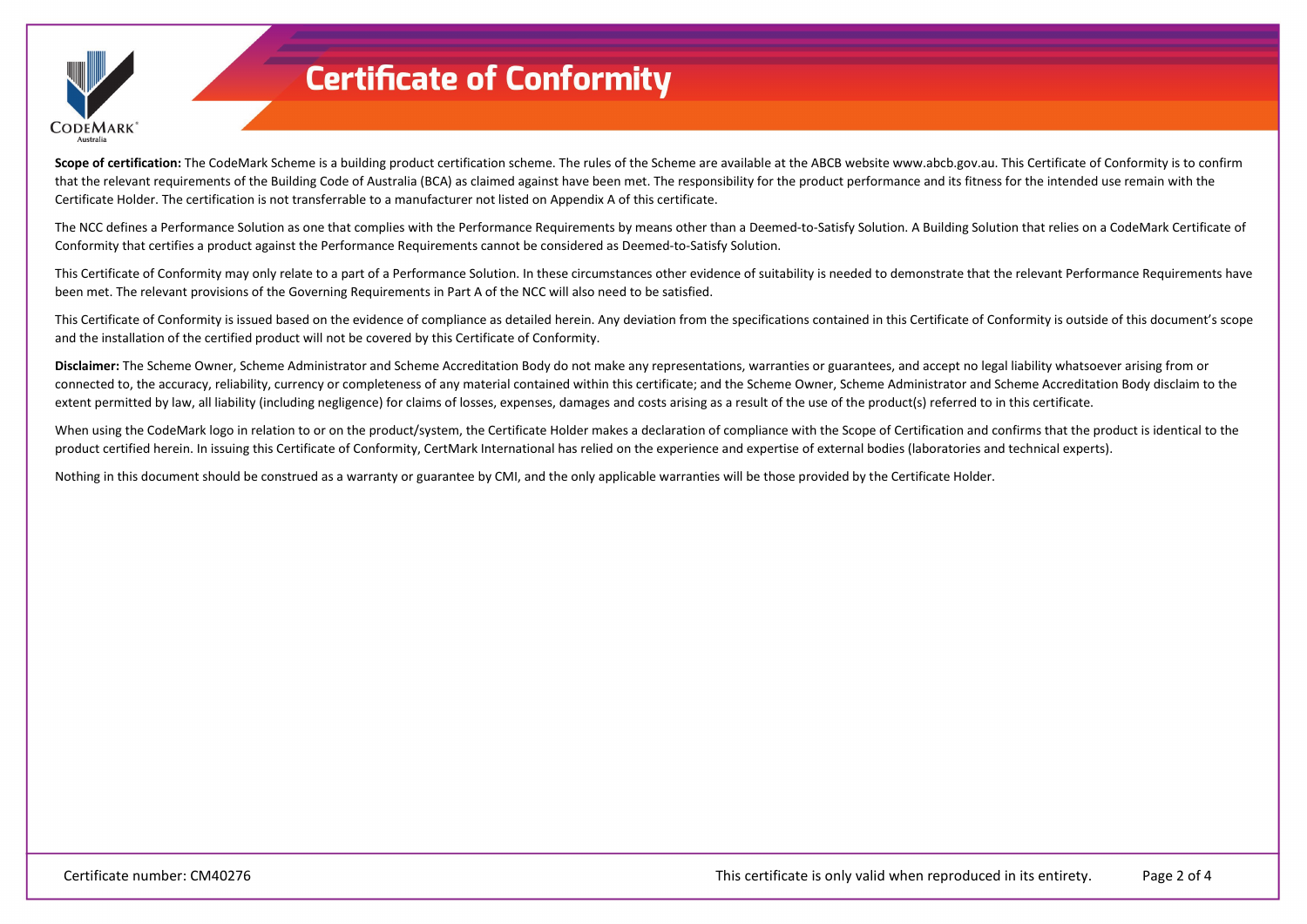**CODEMARK** 

## **APPENDIX A – PRODUCT TECHNICAL DATA**

### **A1 Type and intended use of product**

As per page 1.

## **A2 Description of product**

- Granitgard Graded granite granular materials approximately 1.5mm to 5.0mm diameter range.
- Blockaid‐Termi termiticide sealant Acrylic sealant containing 2g/kg Bifenthrin.
- Termicollar penetration collars uPVC pipe collar 40mm, 50mm or 100mm nominal diameter and a minimum of 1mm thick with a minimum hardness shore D 80 (instantaneous).
- Strip shielding uPVC or Bitumen coated Aluminium.

### **A3 Product specification**

- Physical Termite Management System that conforms to the requirements of AS 3660.1:2014 & AS 3660.3:2014.
- Blockaid-Termi Termiticide Sealant (APVMA registration number 67161) Active constituents 2g/kg Bifenthrin that conforms to the requirements of AS 3660.1:2014.

## **A4 Manufacturer and manufacturing plant(s)**

Termguard Pty Ltd Unit 9, 145 Arthur Street, Homebush West NSW 2140.

#### **A5 Installation requirements**

Granitgard Termite Management System including Blockaid‐Termi is to be installed in accordance with the following Technical Manuals:

- 1. [Granitgard Technical Manual V5.7 -](https://register.certmark.org/certificates/Termguard/CM40276/Granitgard_Technical_Manual_V5.7-Feb_2021.pdf) Feb 2021; and
- 2. [Blockaid-Termi Installation Manual V1.1 -](https://register.certmark.org/certificates/Termguard/CM40276/Blockaid-Termi_Installation_Manual_V1.1-Feb_2021.pdf) Feb 2021

#### **A6 Other relevant technical data**

No other relevant technical data.